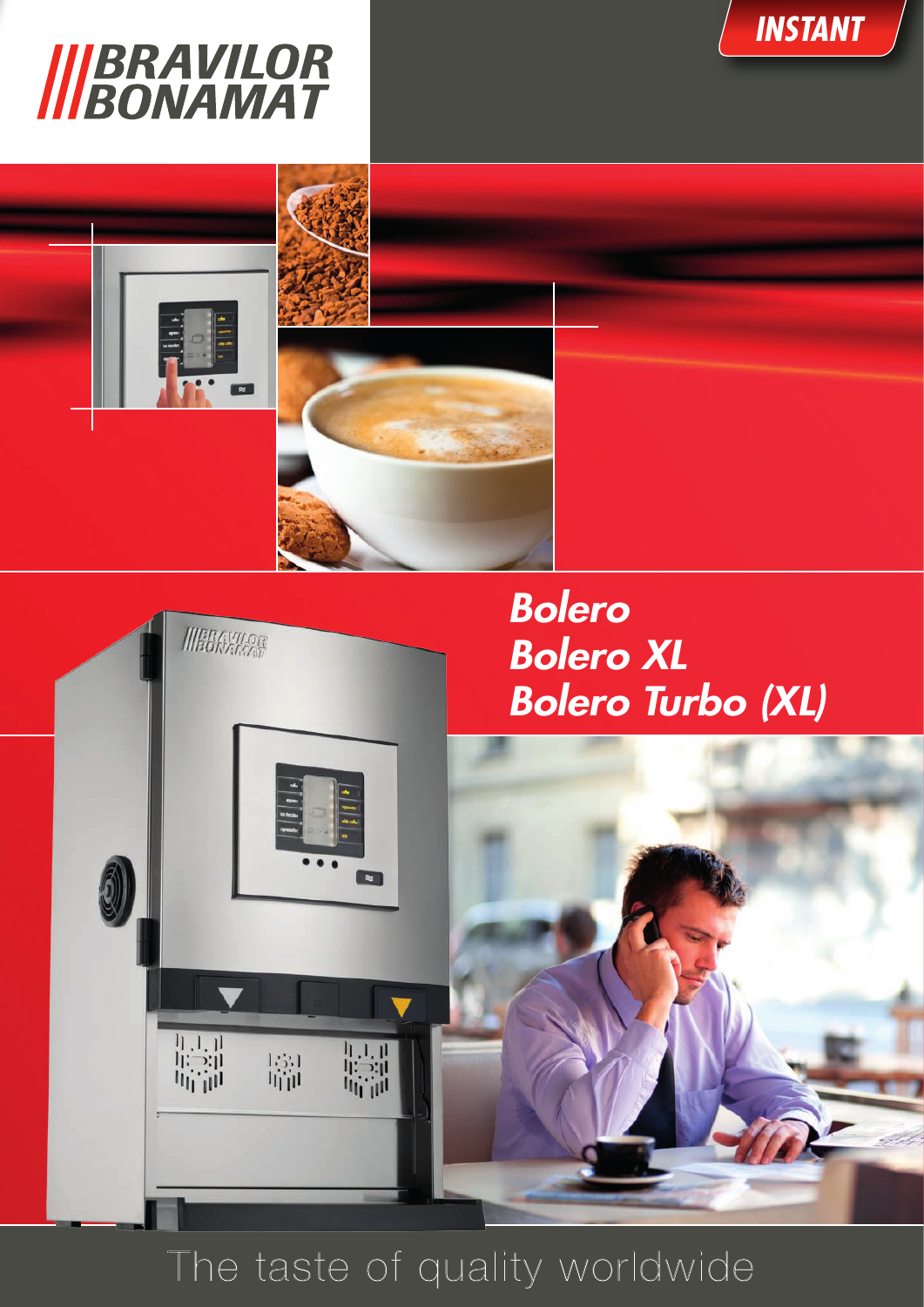# *IIIBRAVILOR*<br>*IIIBONAMAT*

### Speed combined with ease of use

A wide variety of hot drinks, ease of use and proven technology; whether you want large or small quantities of coffee, the Bolero series of instant beverage machines offer the perfect solution for every location.

The Bolero series from Bravilor Bonamat generates a professional appearance thanks to the use of durable materials such as stainless steel. Various hot beverages and hot water can be delivered quickly at the push of a button!

#### Bolero: for both cups and decanters

- Clear menu with LED display
- Use of durable materials
- Closable canister outlet
- Programming options for each drink
- Unique mixing system ensures perfect flow of ingredients
- Easy to clean thanks to the removable ventilation housing
- Easy to program
- Quick and user-friendly

#### **Bolero**

The Bolero series from Bravilor Bonamat features speed and efficiency. Pressing a single button delivers a cup of coffee, cappuccino or hot chocolate (depending on your chosen model) in next to no time. A separate tap also provides hot water for tea or soup.

 $-10$ 

ŋ

User-friendliness is the key feature of the Bolero series. The Bolero is available in Mysterious Grey and Stardust White, so it fits perfectly into any interior colour scheme.

The Bolero 1 and 2 machines include 1 or 2 transparent, closable canisters which are convenient for filling with ingredients.

- Bolero 1 has 1 large canister e.g. for coffee or cocoa.
- Bolero 2 has 2 canisters e.g. for coffee and topping, as required for cappuccino.
- Both models have a separate button for hot water.
- Optional: pedestal to allow quick filling of decanters.

#### Transparent canisters

Clear and user-friendly. The Bolero Turbo (XL) can even take extra-wide 5.3 litre canisters.



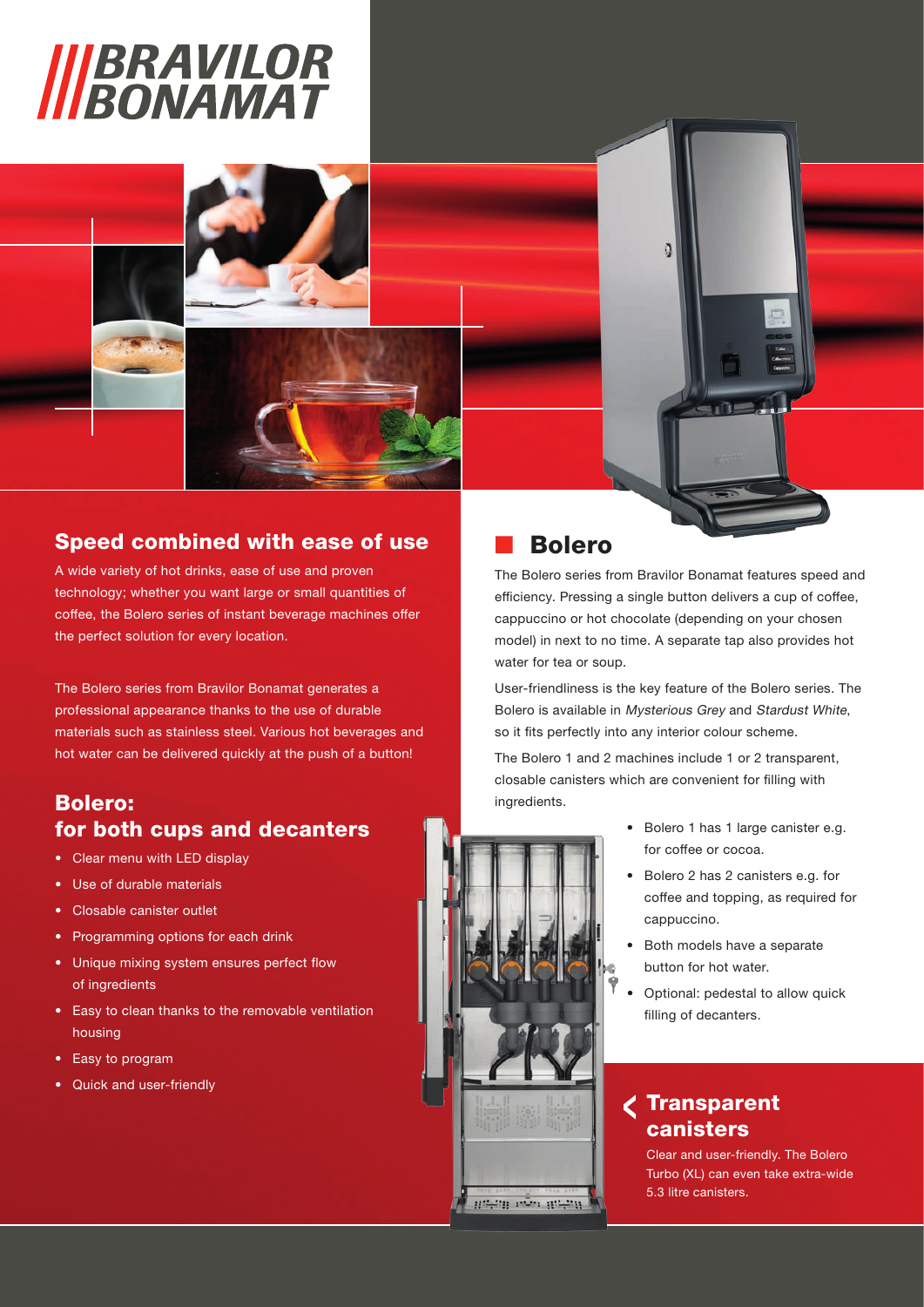



#### **Bolero XL**

Would you like to expand the range of choice to eight hot drinks? With an additional tap for hot water? Then opt for the Bolero XL.

This machine has 3 or 4 transparent canisters offering a wide range of drinks. One is for coffee, of course, the others allow you to serve cappuccino, café au lait, moccachino and hot chocolate.

The unique mixing systems ensure a perfectly reliable flow of the instant ingredients, thus eliminating any risk of buildups. The machines in the Bolero series signal when the drip-tray is full, and offer an adjustable energy saving mode to reduce your use of energy. The Bolero XL models are available in Mysterious Grey and Stardust White. The Bolero XL is also available with an optional separate cold water unit for serving glasses of cold water.

- 8 drinks + hot water
- 3 or 4 canisters e.g. for coffee, topping and cocoa
- Optional: separate cold water unit
- Optional: coin mechanism

### **Bolero Turbo (XL)**

The Bolero Turbo and the Bolero Turbo XL are the highvolume machines in this series. These models can fill decanters with coffee and hot chocolate. They can even fill two decanters simultaneously.

The Bolero Turbo has 2 to 4 canisters and the XL version has 3 to 6, depending on the model of your choice.

All Bolero machines —from small to large— have a descaling signal, a rinsing program and a rinsing function on the control panel itself. The day and cumulative counters make it easy to keep track of usage.

No matter whether you prefer your drinks by the cup or by the decanter, the Bolero series offers the perfect solution!

- 8 drinks + hot water
- For large quantities; fill decanters quickly
- 400V version can prepare more than 950 cups of coffee an hour!



#### Coin mechanism

The Bolero XL is also available with a built-in coin mechanism.



#### Vacuum flasks

Double-walled vacuum flasks keep your coffee in perfect condition. Available in 1, 1.2, 1.5 and 2 litres.